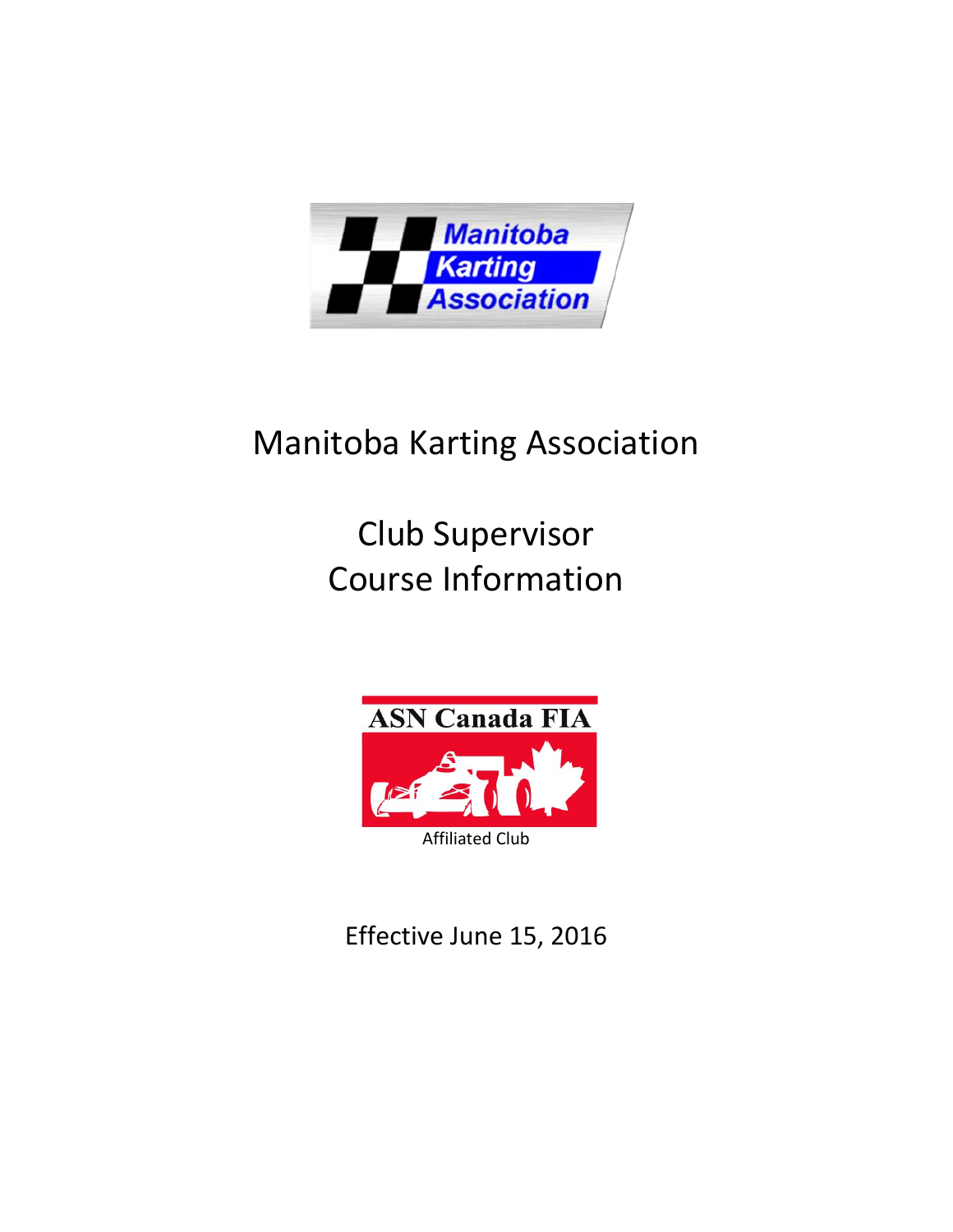## **INTRODUCTION:**

The purpose of the Club Supervisor is to provide maximum access to the MKA facility for all club members while maintaining the highest level of safety and minimizing liabilities.

As a Club Supervisor, you will be able to schedule and oversee practice sessions outside of our race calendar dates. In order to become a Club Supervisor, you must complete the Club Supervisor Roles and Responsibilities course and pass the test at the end of the course. Once you have passed the test you will be required to shadow an existing Club Supervisor or Executive member during a test and tune session, for a minimum one-hour session. Following the shadowing session, you will be qualified to carry out your own test and tune sessions following the guidelines outlined in this course.

There is no additional cost to become certified as a Club Supervisor however, you will have to be first aid certified which may be at your expense.

As a Club Supervisor you must commit to 2 hours of track supervision in the race season during a race weekend test and tune. This does not count as volunteer hours for purposes of a race day volunteer requirement; it is a separate commitment, which can be scheduled with our volunteer coordinator.

## **CLUB SUPERVISOR QUALIFICATIONS**

In order to become certified as a Club Supervisor, you need to meet several criteria and they are as follows:

- 1. You must be a member of the Manitoba Karting Association in good standing for a minimum of one year.
- 2. You must be at least 21 years of age.
- 3. You must possess a current/valid first aid certification and provide a photocopy of such to the MKA.
- 4. You must complete the Club Supervisor course.
- 5. You must pass the test following the course.
- 6. You must commit to 2 hours of race weekend test and tune track supervision.

Once you have met all of these criteria, you will be certified as a Club Supervisor. Your certification will be valid for 3 years or until there is a change in criteria/rules for the role of Club Supervisor, whichever comes first. It is your responsibility to stay current on any rules or regulation changes throughout the year.

If at any time, your qualifications change, you may be required to relinquish your role as a Club Supervisor until such time that all criteria can be met again.

For example, if your first aid expires, you would not be able to perform Club Supervisor duties until such time as you renew your first aid certification.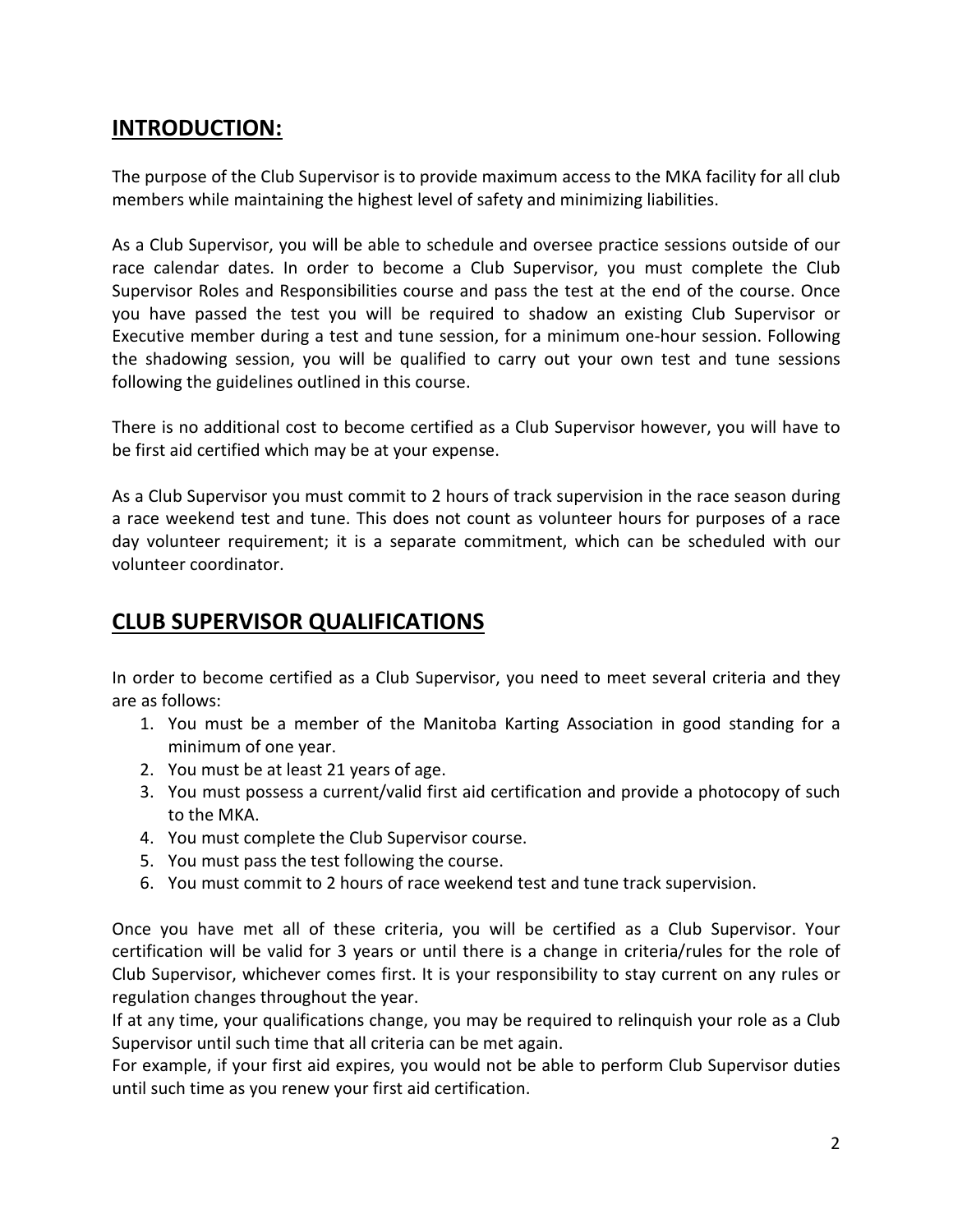## **PRACTICE SESSION REQUIREMENTS**

- The supervisor is required to have the necessary equipment on hand to conduct the practice session. The supervisor's flag stand will be located in the storage trailer and will contain 1 Red Flag, 1 Black Flag, 1 Yellow Flag, 1 Green Flag, and 1 Checkered Flag.
- Also in the storage trailer there will be a First Aid Kit, Fire Extinguisher, practice paperwork (waivers) and a Hi Visibility vest.
- Supervisors are to wear the club supplied vest to identify to all present, who is in charge of the session.
- Practice rules are posted on the fence beside the pre-grid area.
- The Club Supervisor in charge must make arrangements with the MKA prior to conducting a practice session; the preferred method would be to email [manitobakarting@gmail.com.](mailto:manitobakarting@gmail.com)

## **AUTHORITY & RESPONSIBILITY**

Club Supervisors certified by the MKA have final authority during a practice session. Their responsibilities are to ensure the track is safe and then open the track to the membership as per these guidelines.

- 1) Ensure that an operating cell phone is available and that flags, a first aid kit and a fire extinguisher are at trackside prior to commencing the session.
- 2) Ensure that all individuals entering the facility, whether driving or not, have:
	- i) Signed the current Waiver Form(s) and comply with track operating safety requirements; and
	- ii) If driving, have presented equipment meeting the current ASN and Club Technical Specifications (See Equipment Safety).
- 3) Daily practice fee of \$25 has been paid.
- 4) Arrange equitable track time for the various groupings of karts and ensure that all practice rules are followed (see Practice Session Regulations).
- 5) Start and end the sessions for each applicable group.
- 6) If deemed necessary, suspend individuals not complying with track safety requirements and inform the MKA immediately.
- 7) Ensure that access to the track is restricted to karts, drivers and mechanics approved by the Supervisor.
- 8) Ensure that **absolutely no other vehicles** are allowed within the track area during a practice session, this includes (but is not limited to) any form of kart recovery vehicle. If it is necessary to use a vehicle to retrieve a broken kart or injured driver, the track must be shut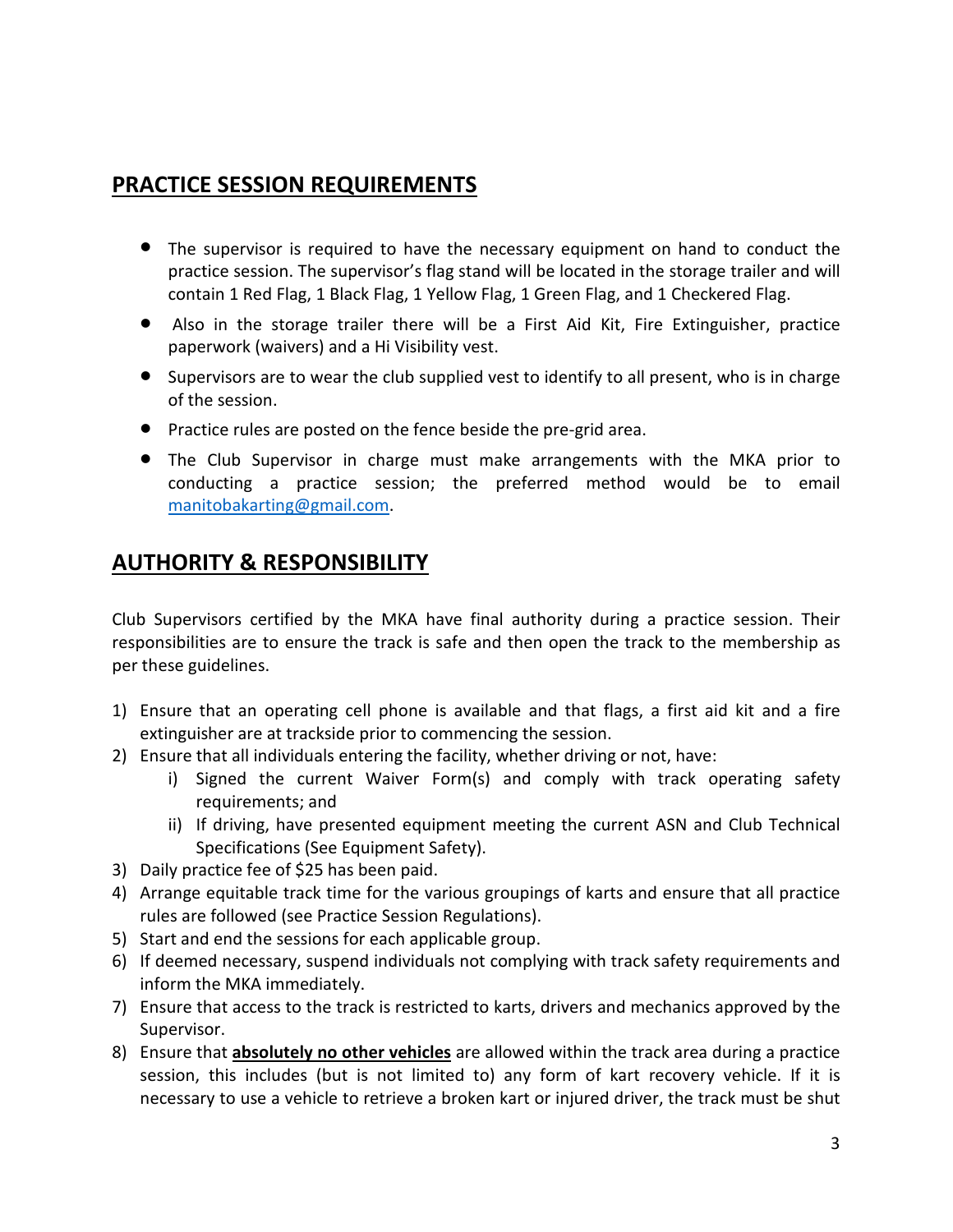down and cleared of any other karts by the Supervisor before proceeding at the Supervisor's approval.

- 9) Ensure any pets are secured during practice sessions.
- 10) End track access sessions and close the track.
- 11) Ensure the track is safe (walk the track!) and free of dirt and debris at the beginning and end of the sessions, and that all equipment is returned to the proper place.

**Note 1:** Any club member suspended from a practice session by a Club Supervisor will automatically be ineligible to compete in the next Club-sanctioned race. Suspended individuals may appeal to the Club Executive.

**Note 2:** The Club Supervisor of a practice session shall **not be a driver.** The track must at all times be under the control of a qualified Club Supervisor.

## **IN CASE OF AN EMERGENCY**

Dial 911 and report a "GO-KART" accident at the Gimli Kart Track. Relay these directions to emergency personnel: From Highway #8 go West on Minerva Rd (provincial road 109N), at the intersection of Minerva Road and Road 118E turn right and go north to the end of the road to reach the Kart Track.

#### **INCIDENT REPORTING**

All significant incidents, including all those requiring first aid or medical treatment must be reported to the MKA Executive via [manitobakarting@gmail.com](mailto:manitobakarting@gmail.com) and where necessary, an ASN incident report must be completed. Incident reports will be available with other documentation.

#### **DOCUMENTATION**

MAKE SURE **EVERYONE** SIGNS THE WAIVER **EVERY** TIME. At all non-race events covered by MKA Annual Practice and Testing and Tuning Insurance, all people entering the facilities will be required to sign the MKA Practice and Testing and Tuning Event Waiver every time.

A list of current members will be provided by the MKA to ensure all drivers have completed required annual waivers. If someone wishing to participate in a practice session cannot provide proof of membership, he/she will be denied access to the track for practice purposes.

Only drivers and one mechanic are allowed on the pre-grid at any time.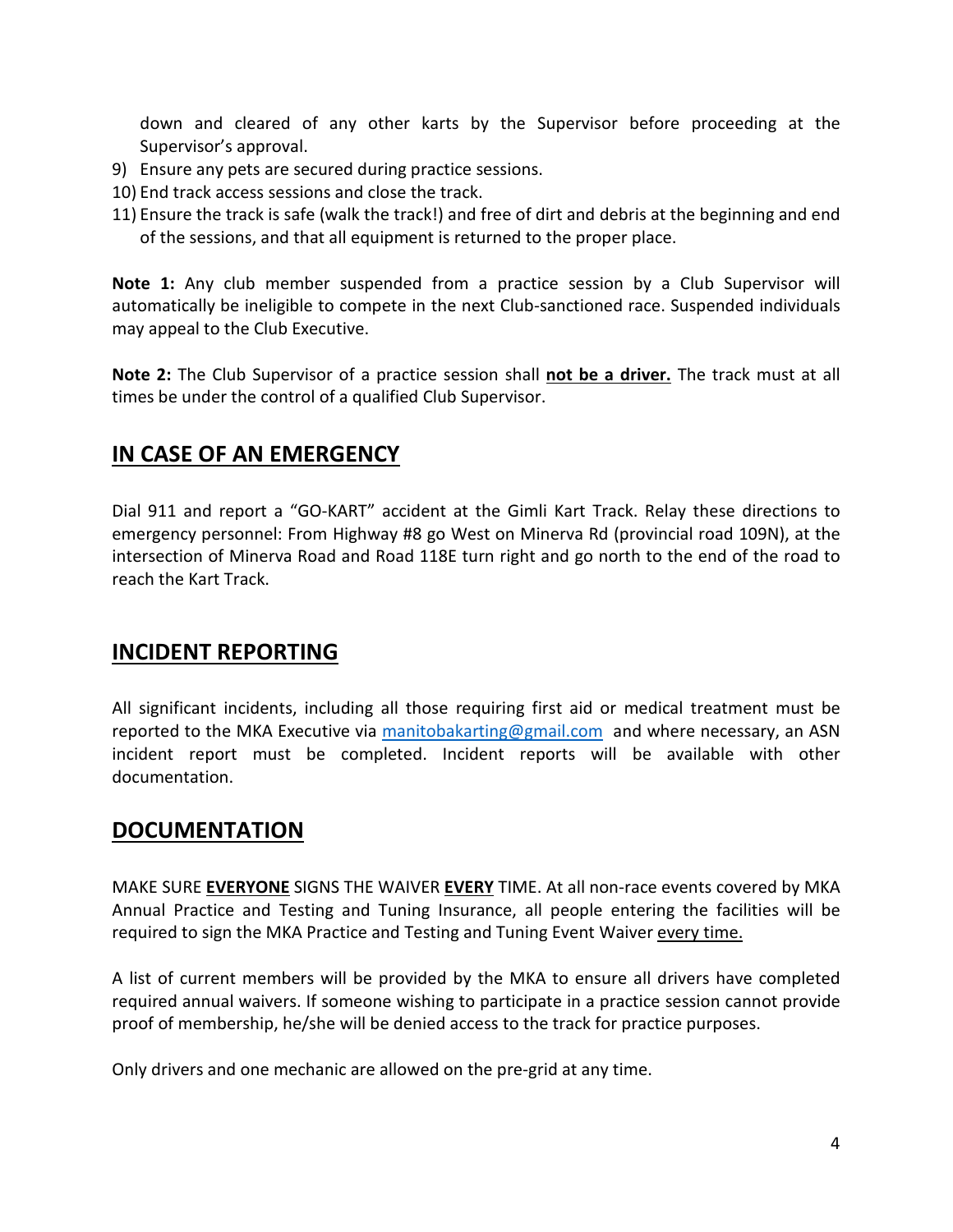All spectators must sign the waiver and will not be allowed in restricted areas of the track (pre grid and track area). Spectators will not be allowed inside any of the fenced areas and will be restricted to the pit/paddock and spectator areas.

## **EQUIPMENT SAFETY**

- Both the kart and the drivers' personal equipment must meet all ASN Canada safety requirements. Copies of the Technical Passport (the pre-race safety tech sheet) will be available with the waivers for drivers to use as a guideline. (**Note: Full width bumpers are mandatory even for Test and Tune or Practice)**. If a member presents a kart without a full width bumper the individual should be advised as to where they can purchase one and will be denied access to the circuit.
- Even if a kart has passed a club safety inspection, the participant is still responsible to ensure that it continues to meet ASN safety requirements, and warrants it does so by presenting it at a practice session. New drivers having equipment that has not been checked by a club technical inspector may be refused access by the Supervisor if he/she feels their equipment may not be safe.
- A log book will be placed in the storage trailer for Club Supervisors to record Non-Compliance of practice participants and all Club Supervisors should ensure they do so.
- If a practice participant presents a kart that does not conform to ASN Safety standards, he/she is to be advised of same and shown why it does not conform and also is to be informed that they will be entered into the log and that before returning again, it must be corrected.
- Supervisors should check the log at the beginning of their duty to ensure that they have an overall view of what has been logged at previous sessions respecting practice session participants.
- All drivers must wear a current rated full-face helmet, rib protectors and abrasionresistant clothing and shoes, as per current ASN Canada FIA Book 1 Regulations.

## **PRACTICE SESSION REGULATIONS**

#### **Testing and tuning is an on-track activity that does not involve wheel-to-wheel competition, races of any kind, or rewards of any kind.**

- 1. During Testing and Tuning sessions, the track must be supervised by a Club Supervisor at all times it is being used, regardless of the number of karts on the track. For clarity, it is not permitted that a single person alone can take a kart onto the race track without a first-aid trained Club Supervisor present.
- 2. The Club Supervisor in charge of the practice session will wear a safety vest at all times to identify themselves as the person in charge of the session. All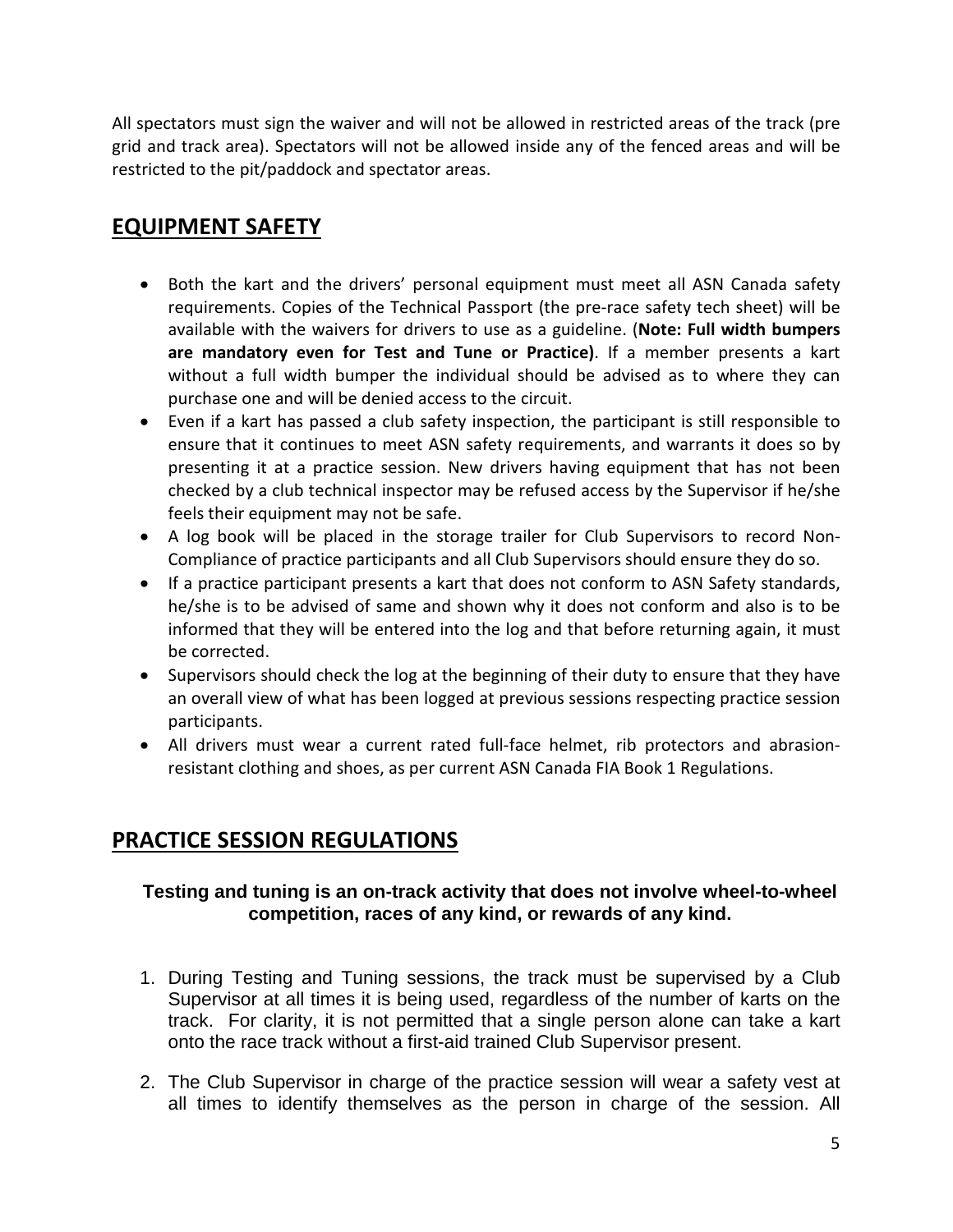participants must obey the direction of the Club Supervisor at all times. Any participant not following the instruction of the Club Supervisor may be asked to suspend their practice session and may face penalty as determined by the MKA Executive.

- 3. Testing and Tuning is available only to members in good standing with the Manitoba Karting Association, who individually have signed a waiver.
- 4. All participants, not just the driver, must sign a waiver and release, preferably an annual release with membership, or each time the race track facility is used.
- 5. Parent/Guardian release waivers are applicable where minors are involved.
- 6. No more than 10 karts on the race track at one time.
- 7. Junior and Senior karts shall not be on the track at the same time except where it is for instructional purposes only and has been approved by the Club Supervisor present.
- 8. Wheel-to-wheel competition is not permitted.
- 9. Non-competitive passing is allowed.
- 10.The Club Supervisor must be able to call 911. A connected land line phone or functioning cellular phone is permitted.
- 11.A fire extinguisher and first aid kit must be accessible by the Club Supervisor.
- 12.A vehicle must be readily available to the Club Supervisor to provide assistance where necessary while awaiting response from the 911 call.
- 13.The Club Supervisor in charge of the practice must notify the MKA via email to [manitobakarting@gmail.com](mailto:manitobakarting@gmail.com) before opening the track for practice. All participants must pay the practice fee online in advance or make other payment arrangements with the MKA prior to attending any practice session.
- 14.Failure to comply with these regulations may result in penalty or loss of club privileges up to and including suspension of membership as determined by the MKA Executive.

#### **THIS COMPLETES THE CLUB SUPERVISOR COURSE MATERIAL.**

**YOU MUST NOW REQUEST THE CLUB SUPERVISOR TEST BY SPEAKING TO A MEMBER OF THE EXECUTIVE OR CONTACTING THE CLUB AT [MANITOBAKARTING@GMAIL.COM](mailto:MANITOBAKARTING@GMAIL.COM)**